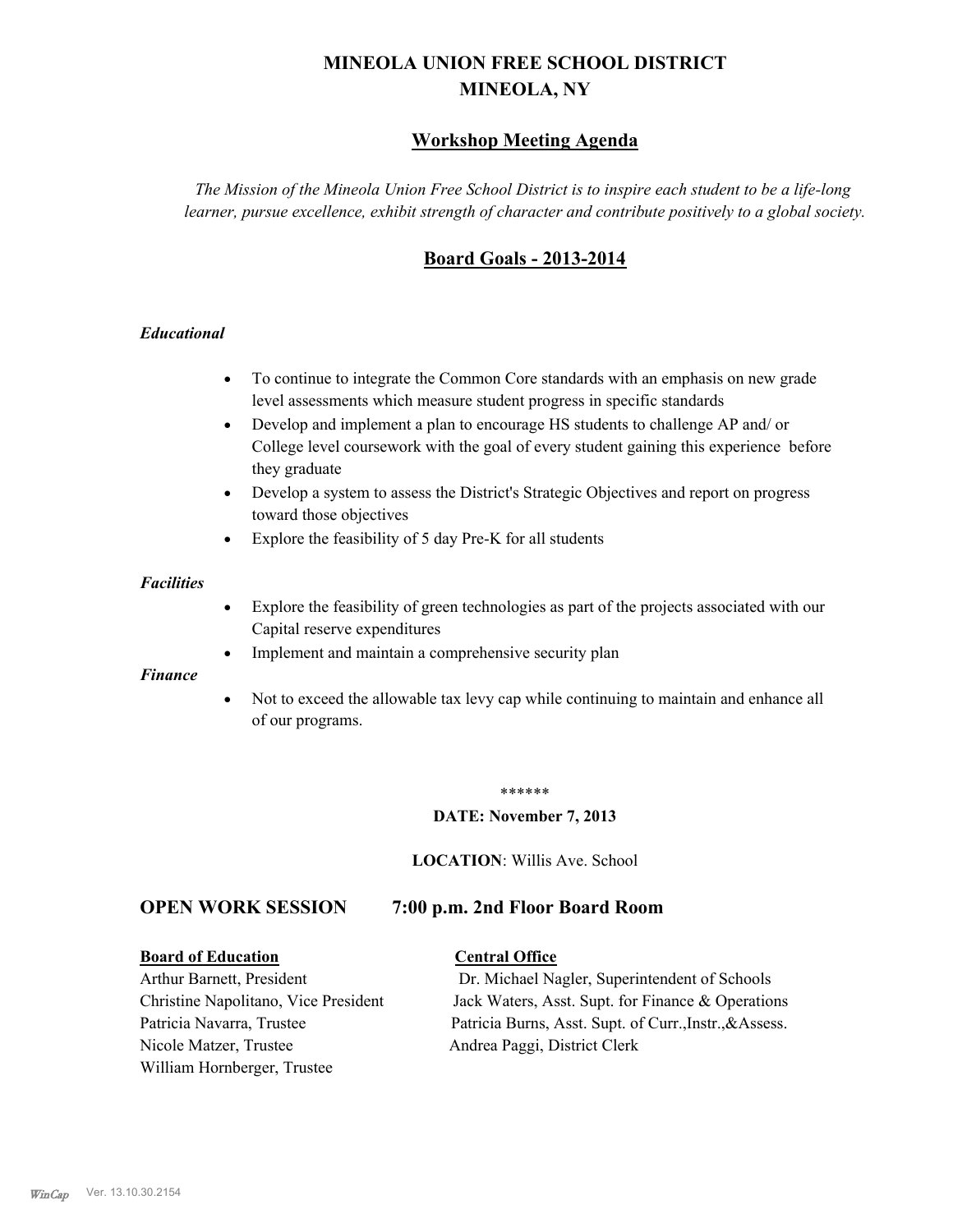**A. Call to Order B. Pledge of Allegiance C. Reading of Mission**

**D. Moment of Silent Meditation**

## **E. Dais & Visitor Introductions**

**F. High School Student Organization Report**

# **G. BOE Reports**

- **a. Comments from Board Trustees**
- **b. Comments from Board President**
- **c. Comments from Superintendent**

# **H. Old Business**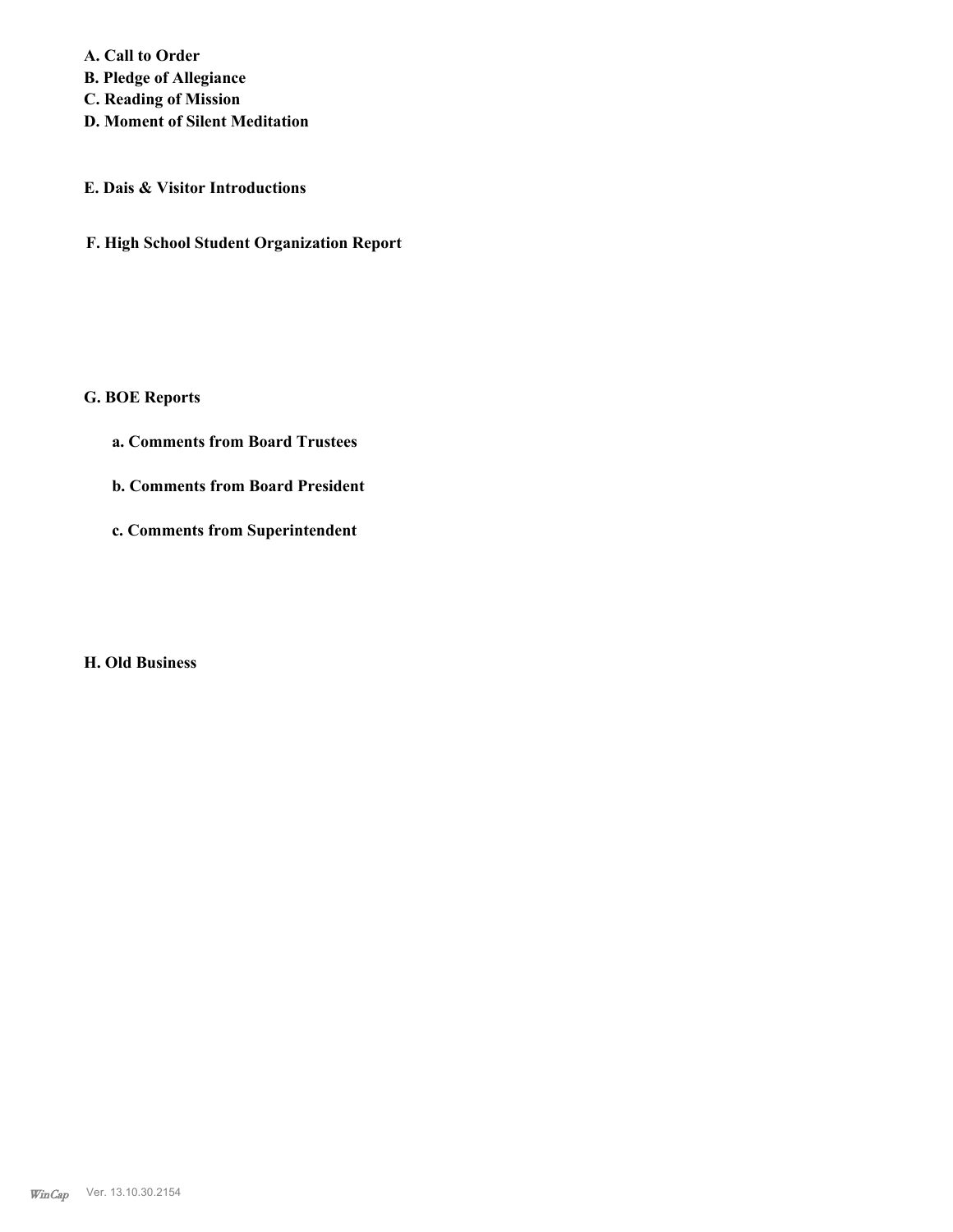#### **I. New Business**

**RESOLUTION #26- BE IT RESOLVED** that the Board of Education accepts a donation from Marguerita & Matt DeLuca, Jr. in the amount of \$30,000 specifically and only for the upgrade of the microphones, speakers, and related sound equipment in the Mineola Middle School Auditorium.

| <b>Motion:</b><br>Second: |     |  |
|---------------------------|-----|--|
| Yes:                      | No: |  |
|                           |     |  |
|                           |     |  |
|                           |     |  |
|                           |     |  |
|                           |     |  |

**Passed: \_\_\_\_\_\_\_\_\_\_\_\_\_**

#### **J. Consensus Agenda**

**RESOLUTION #27 -BE IT RESOLVED** that the Board of Education approves the consensus agenda items J.1.a. through J.6.e., as presented.

| <b>Motion:</b><br>Second: |     |
|---------------------------|-----|
| Yes:                      | No: |
|                           |     |
|                           |     |
|                           |     |
|                           |     |
| Passed:                   |     |

#### 1. **Accepting of Minutes**

That the Board of Education accepts the minutes of the October 17, 2013 Business Meeting as presented. a.

# 2. **Instruction**

- a. Leave(s) of Absence/Child Rearing
- That the Board of Education grants a request to Lisa Balogh-Richards, for an unpaid Leave of Absence, for child-rearing purposes, effective September 1, 2014 to June 30, 2015. 1.
- That the Board of Education grants a request to Stephanie Klein, for a Leave of Absence, for childrearing purposes, using accumulated sick days, starting approximately March 24, 2014. 2.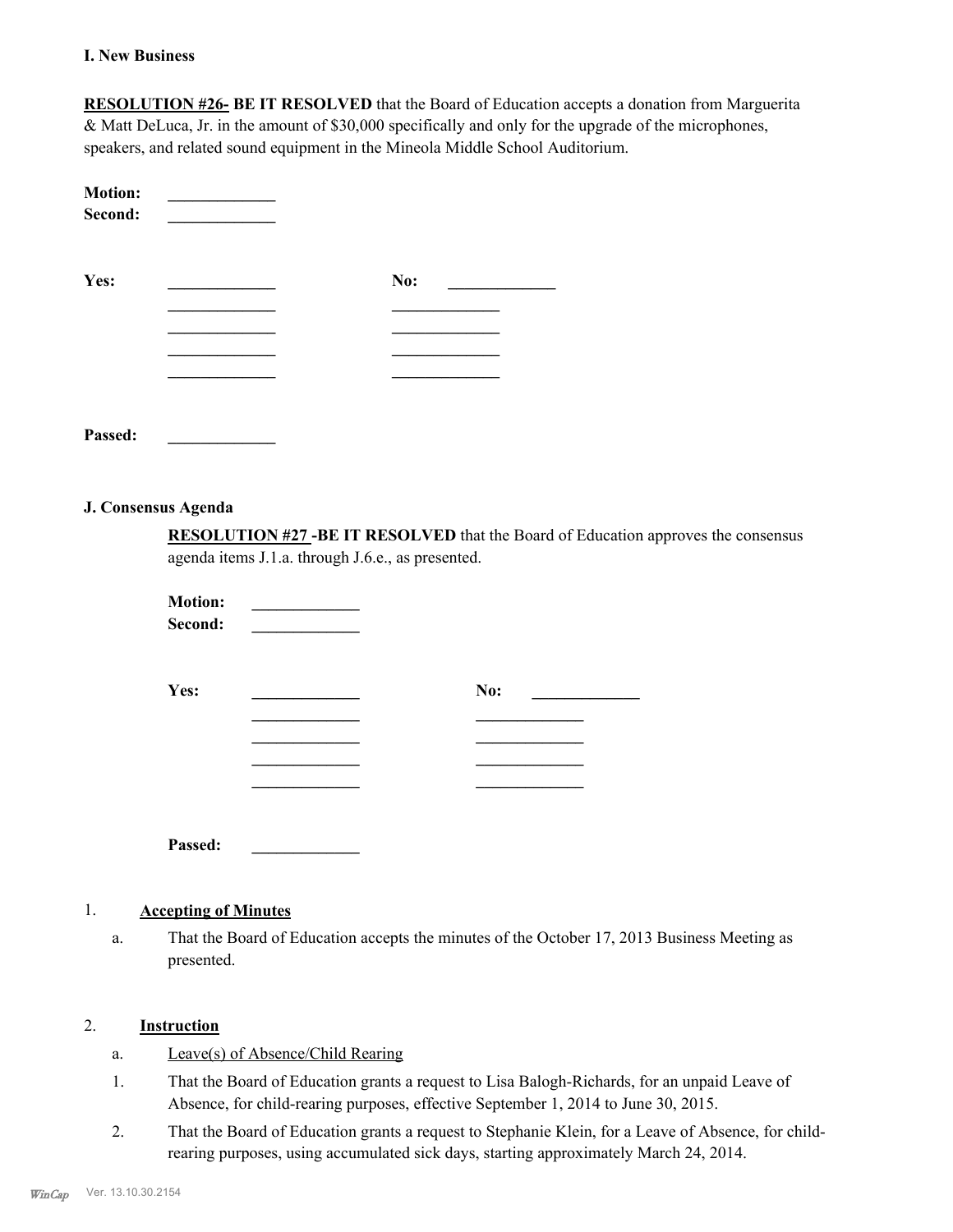- That the Board of Education grants a request to Sherry Scarcella, for a Leave of Absence, for childrearing purposes, using accumulated sick days, starting approximately December 18, 2013. 3.
- Appointment(S) Sub Teacher per diem b.

The Board of Education accepts the following individual(s) as Per Diem Substitute Teacher(s) for the current school year, at a daily rate of \$100.00 per day; and retirees at a daily rate of \$125.00 per day.:

1. James Browning Spanish 7-12

EMPLOYEE NAME EMPLOYEE CERTIFICATION 2. Cindy Costa-Lopes PreK - Grade 6

- c. Appointment(S) Perm Sub
- The Board of Education approves the appointment of Katelynn Schmidt, to the position of Permanent Substitute Teacher, at Jackson Avenue, effective November 8, 2013 to May 31, 2014. Salary: \$100.00 per day. 1.
- The Board of Education approves the appointment of Laura Baldwin, to the position of Permanent Substitute Teacher, at Meadow Drive, effective November 8, 2013 to May 31, 2014. Salary: \$100.00 per day. 2.
- The Board of Education approves the appointment of Christina Medina, to the position of Permanent Substitute Teacher, at Meadow Drive, effective November 8, 2013 to May 31, 2014. Salary: \$100.00 per day. 3.
- The Board of Education approves the appointment of Jillian Vento, to the position of Permanent Substitute Teacher, at Meadow Drive, effective November 8, 2013 to May 31, 2014. Salary: \$100 per day. 4.
- The Board of Education approves the appointment of Michelle Topel, to the position of Permanent Substitute Teacher, at Meadow Drive, effective November 8, 2013 to May 31, 2014. Salary: \$100 per day. 5.
- The Board of Education approves the appointment of Raquel Piccirillo, to the position of Permanent Substitute Teacher, at Hampton Street, effective November 8, 2013 to May 31, 2014. Salary: \$100 per day. 6.
- The Board of Education approves the appointment of Casey Tierney, to the position of Permanent Substitute Teacher, at Hampton Street, effective November 8, 2013 to May 31, 2014. Salary: \$100 per day. 7.
- The Board of Education approves the appointment of Melissa Fusco, to the position of Permanent Substitute Teacher, at Mineola Middle School, effective November 8, 2013 to May 31, 2014. Salary: \$100 per day. 8.
- The Board of Education approves the appointment of Kaitlin Smith to the position of Permanent Substitute Teacher, at Mineola Middle School, effective November 8, 2013 to May 31, 2014. Salary: \$100 per day. 9.
- The Board of Education approves the appointment of Nicollette Iannelli, to the position of Permanent Substitute Teacher, at Mineola Middle School, effective November 8, 2013 to May 31, 2014. Salary: \$100 per day. 10.
- The Board of Education approves the appointment of Nicole Wissler, to the position of Permanent Substitute Teacher, at Mineola Middle School, effective November 8, 2013 to May 31, 2014. Salary: \$100 per day. 11.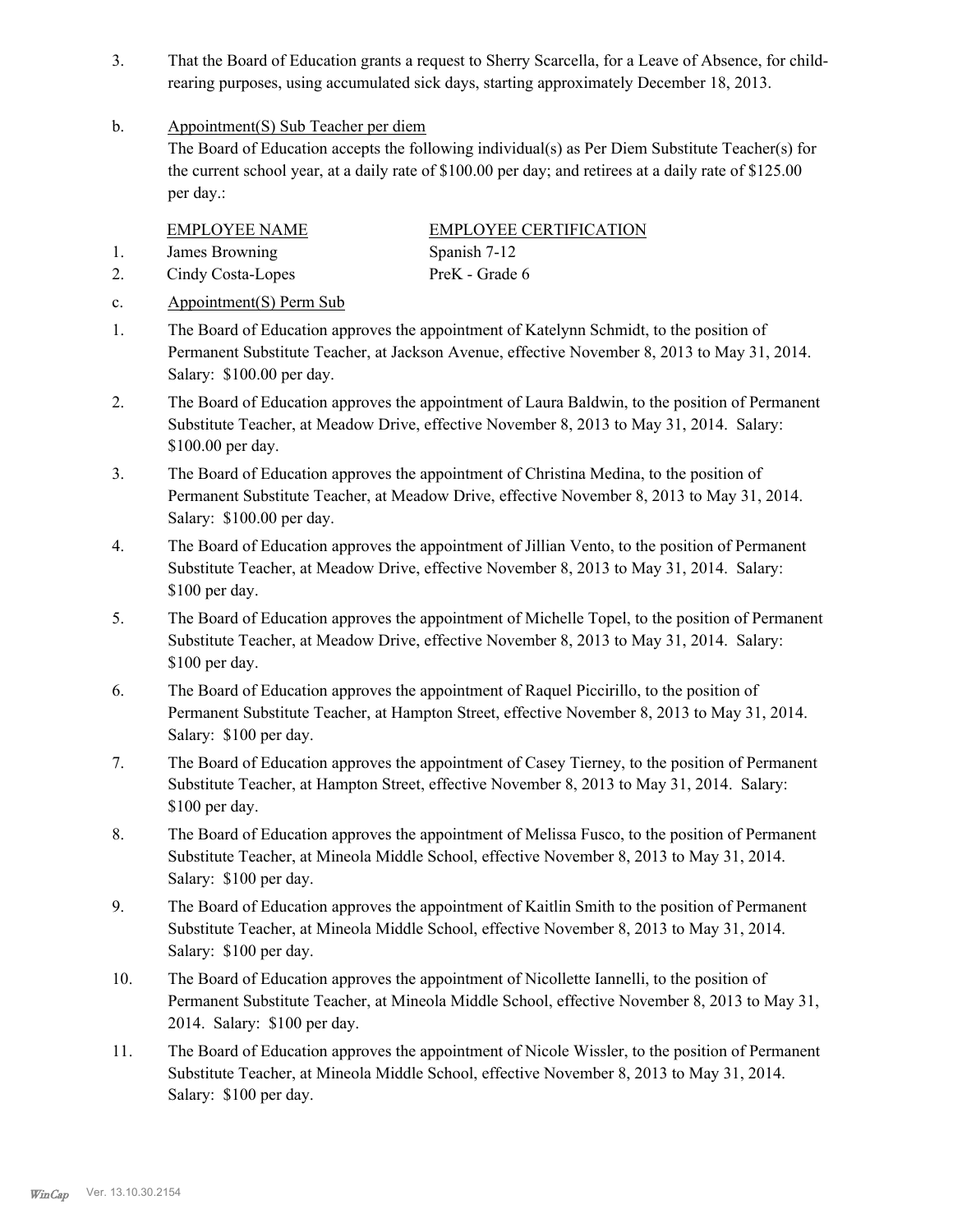#### Appointment(s) Club/Stipends d.

That the Board of Education approves the following Club/stipend recommendations for the current school year:

| <b>POSITION</b>           | <b>EMPLOYEE NAME</b>        | <b>STIPEND</b>      |
|---------------------------|-----------------------------|---------------------|
| Drama Technical Director  | Melissa Fusco               | \$1,427.00          |
| Art Honor Society         | Gina-Marie Buongiovanni     | \$980.00            |
| 8/9 Musical Director      | Matthew Deluca              | \$3,367.00          |
| 8/9 Musical Asst Director | Donald Carreras             | \$2,141.00          |
| 8/9 Musical Choregrapher  | Barbara Peters              | \$1,427.00          |
| 8/9 Musical Stage         | Vincent Tunkel(1/2 stipend) | 1/2 of \$1,784.00   |
| Construction              |                             |                     |
| 8/9 Musical Stage         | Paul Sommer(1/2 stipend)    | $1/2$ of \$1,784.00 |
| Construction              |                             |                     |
| 8/9 Musical Technical     | Donald Carreras             | \$1,427.00          |
| Director                  |                             |                     |

## 3. **Civil Service**

- a. Resignation(s)
- That the Board of Education accept the resignation of Gladys Gaines, part time Teacher Aide at Hampton Street School, effective November 1, 2013. 1.
- b. Appointments
- That the Board of Education approve the temporary appointment of Qian Xia, to the position of Account Clerk in the Business Office to assist in the Payroll Department during the medical leave of absence of Katherine Merendino, effective October 28, 2013. Her salary will be \$45,883, Step 1, pro-rated. 1.
- That the Board of Education approve the appointment of John Hassell, to the position of Cleaner Sub, effective November 12, 2013. Salary will be \$12.25 per hour. 2.
- That the Board of Education approve the appointment of Christina Langley, to the position of Teacher Aid Sub, effective November 12, 2013. Salary will be \$13.74 per hour. 3.
- That the Board of Education approve the appointment of Barbara Nichols, to the position of part time Bus Attendant to replace Michele Sciroppo, who retired. Salary is \$10.75 per hour on Step 1. Probation is 26 weeks. 4.
- c. Leave(s) of Absence
- That the Board of Education approve a paid Medical Leave of Absence to Janet Lopez, part time Teacher Aide at Meadow Drive School, effective October 14, 2013, until further notice. 1.
- That the Board of Education approves a paid Medical Leave of Absence to Lynn Ross, 12 month Bus Driver, due to surgery, effective October 30, 2013 through November 18, 2013. 2.
- d. Leave(s) of Absence
- That the Board of Education grant a request to Niloofar Lahijani, part time Teacher Aide at Meadow Drive School, for an extension of an Unpaid Medical Leave of Absence, effective October 21, 2013 through mid November. 1.
- e. Reappointments
- That the Board of Education approve the reappointment of Jennifer Morelli, to the Teacher Aid Substitute List, effective November 12, 2013. Salary is \$13.74 per hour. 1.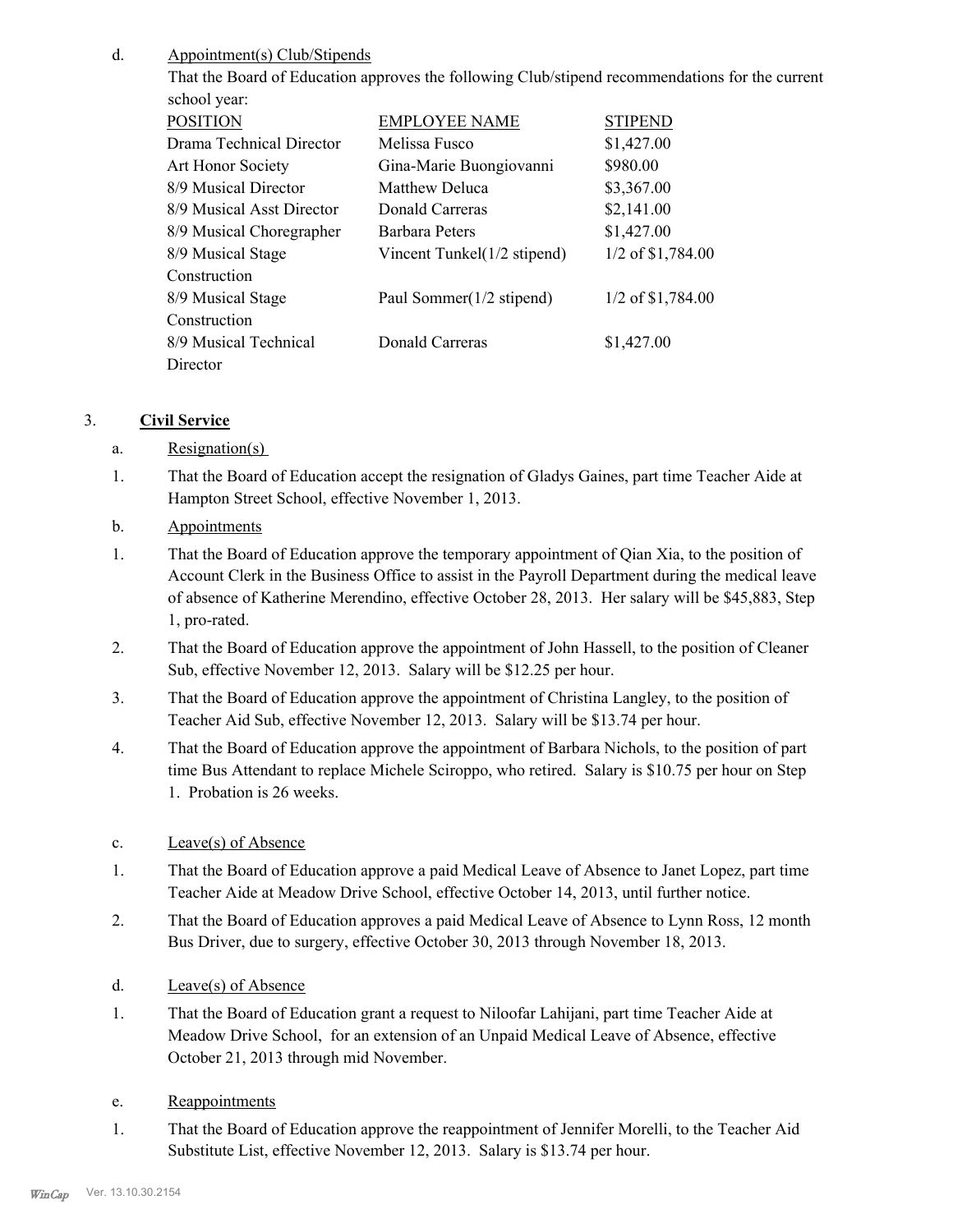That the Board of Education approve the reappointment of Madeline Valentini, to the Teacher Aid Substitute List, effective November 12, 2013. Salary is \$13.74 per hour. 2.

## 4. **Business /Finance**

# a. **Budget Appropriation Adjustment**

1. That the Board of Education approves the following budget transfers for: \$25,000.00 from Budget code: 2110.120.02.4010; \$25,000 from Budget code: 2110.120.03.4010; \$25,000 from Budget code: 2110.120.04.4010; and \$25,000 from Budget code: 2110.120.10.4010 for a total of \$100,000 to Budget code: 2110.470.00.4010, monies to be moved from Gifted Program Salaries from the four schools to the Budget code for Gifted Tuition- LIU.

2. That the Board of Education approves the following budget transfers for: \$77,000.00 from Budget code: 2110.100.05.3009 to Budget code: 2110.121.06.1112. Teachers budgeted in 2013/14 in one code have been moved and are paid out of a different code. This transfer covers their salaries.

3. That the Board of Education approves the following budget transfers for: \$42,000.00 from Budget code: 2110.120.03.2500 to Budget code: 2110.120.04.2500. Teachers budgeted in 2013/14 in one code have been moved and are paid out of a different code. This transfer covers their salaries.

# 5. **Other**

a. That the Board of Education approves the appointment of the following individuals to serve as Registrars and Inspectors at the Annual Election and Budget Vote held **Tuesday, November 19, 2013** at the hourly rate of pay, \$10.00:

#### **Chief Election Inspectors:**

Meadow Drive: **Eileen Alexander**  Jackson Avenue: **Carolina Macedo**

#### **Registrars:**

Meadow Drive: Madeline Cegelski, Loretta Piotrowski Jackson Avenue: Eugene Raffetto, Frank Iaquinto

#### **Inspectors:**

Meadow Drive: Ann Marie Smith, Raymond Kwiatek, Lynn Clifford Jackson Avenue: Flore Rowe, Marie Encizo, Mary Ann Iaquinto, Marian Kessler, Karen Dombeck

NOTE: In the event that there should be a vacancy created in any of the positions of Inspector of Election or Registrar, the Superintendent of Schools is authorized to appoint a qualified voter of this District to fill such vacancy.

A one hour workshop will be given on **Monday, November 18, 2013** from 3:00pm to 4:00pm and the attending Registrars and Inspectors will be compensated at the hourly rate of \$10.00.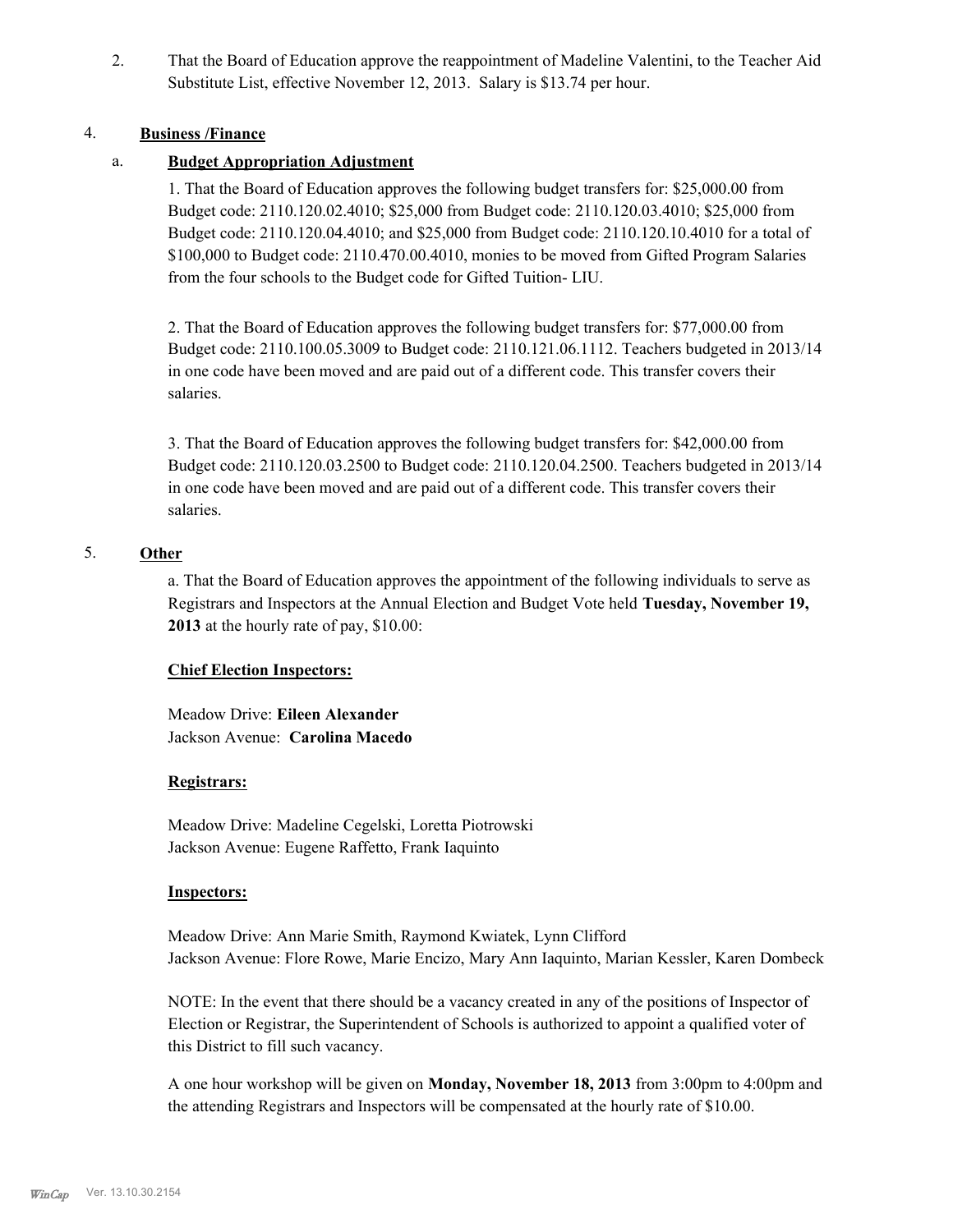#### **Business/Finance: Disposal of District Property** 6.

That the Board of Education approves the disposal of the following district property, according to Policy #6900, declaring them obsolete:

- a. Old Computers (inventory list supplied to the Board).
- b. (56) Bluebird- 1990- 1BAAFCRA4LFO34423
- c. (61) Bluebird- 1991- 1BAAGCSAXMF045127
- d. (65) Ford- 1995- 1FDJE37F4SHA69212
- e. (73) Bluebird- 2000- 1BAAGCPA9YFO92194

### **K. Superintendent's Report**

Superintendent of Schools' Reports for 11/7/13 Presentations:

1. Guidance Presentation- Dr. Whittney Smith and Mr. Ed Escobar

Superintendent Comments

| L. Executive Session Time: |  | p.m. |  |
|----------------------------|--|------|--|
| <b>Motion:</b><br>Second:  |  |      |  |
| Yes:                       |  | No:  |  |
|                            |  |      |  |
|                            |  |      |  |
|                            |  |      |  |
|                            |  |      |  |

**Passed: \_\_\_\_\_\_\_\_\_\_\_\_\_**